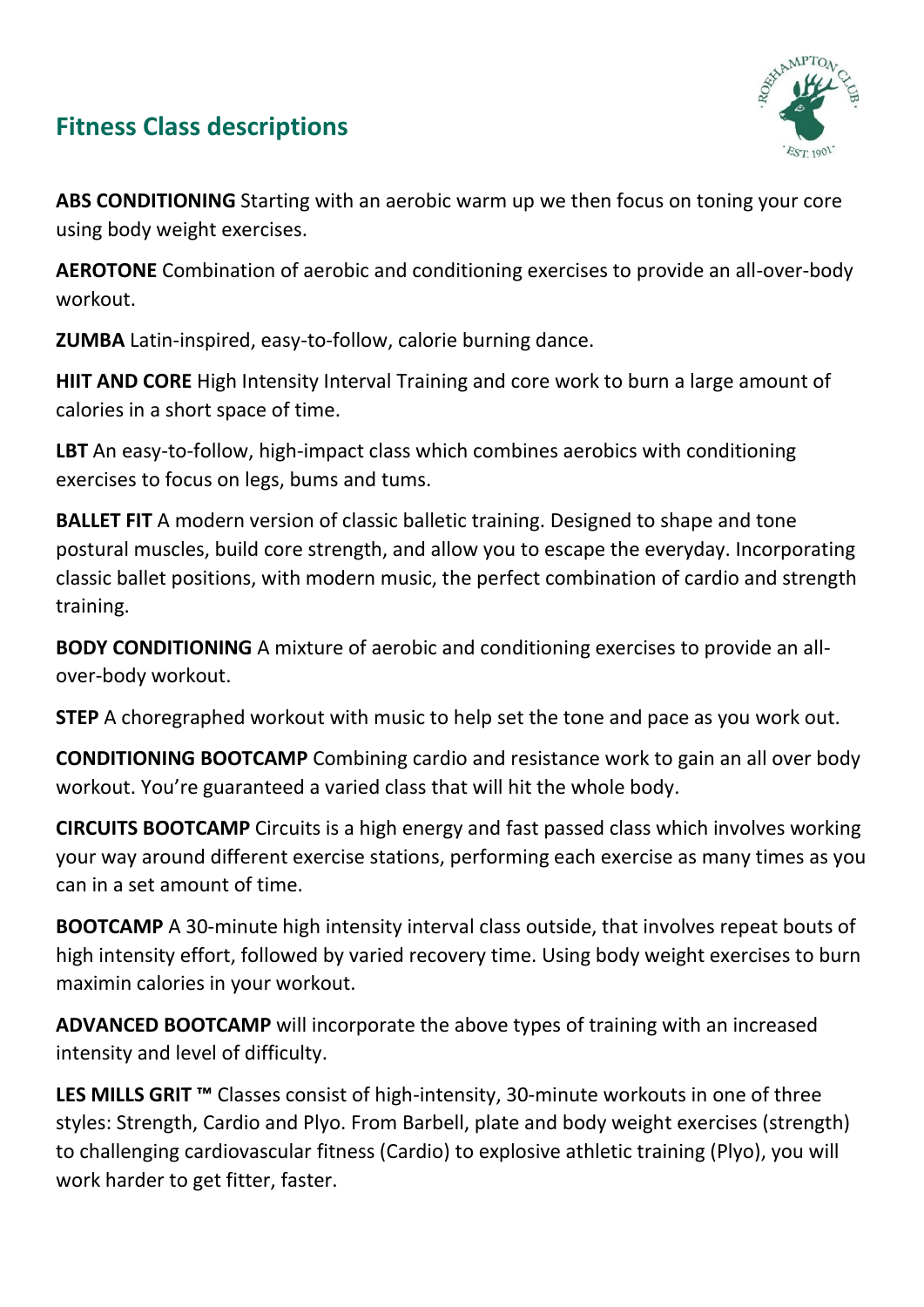**LES MILLS BODYBALANCE ™** A mixture of Yoga, Tai Chi and Pilates to build flexibility and strength. The series of stretches, moves and poses to music create a holistic workout that brings the body into a state of harmony and balance.

**LES MILLS BODYPUMP ™** Sculpt, tone and strengthen your entire body with low weights and high reps. You will burn fat, gain strength and produce lean body muscle while you squat, press, lift and curl.

**LES MILLS BARRE ™** A modern version of classic balletic training. Designed to shape and tone postural muscles, build core strength, and allow you to escape the everyday. Incorporating classic ballet positions, with modern music, LES MILLS BARRE is a combination of cardio and strength with high reps of small range of motion movements and very light weights.

**FIT BALL** Total body conditioning using the swiss ball to sculpt and shape the body.

**SPIN** A challenging and fun cycling workout to improve cardiovascular fitness while burning calories. Endurance, Strength and HIIT training.

New to Spin? Why not try our Express Spin Class to begin with.

**HYDRO SPIN** A full body workout using underwater bikes. Great for conditioning while being gentle on joints. Open to all fitness levels. Please arrive early to step up.

**AQUA** Using water as a resistance, this pool-based workout is great for cardio and conditioning while being gentle on the joints.

**MOBILITY STRETCH** A non-impact class with a focus on stretching, mobility and developing flexibility, which can help to reduce the risk of injury and improve sport performance. Please warm up before the class.

**TBW** An easy-to-follow, high-impact class which combines aerobics with conditioning exercises to tone the whole body. TRX Suspension Training bodyweight exercises to develop strength, balance, flexibility and core stability simultaneously.

**PILATES** Mat-based exercises to improve muscle control, flexibility, coordination, strength and tone. Suitable for all.

**STRETCH PILATES** Slow-paced mat-based exercises to improve muscle control, coordination, tone and strength. With focus on mobility and stretching to work on flexibility.

**BACK TO BASIC PILATES** An ideal class to follow *Complete Beginners* course or to remind you of the basics, you will gently strengthen the core, pelvic alignment and postural muscles and increase body awareness and joint mobility.

**SIVANANDA YOGA** A classical form of yoga practising pranayama (yogic breathing) and asanas (yoga poses) to increase strength and flexibility and relaxation to calm the body and the mind.